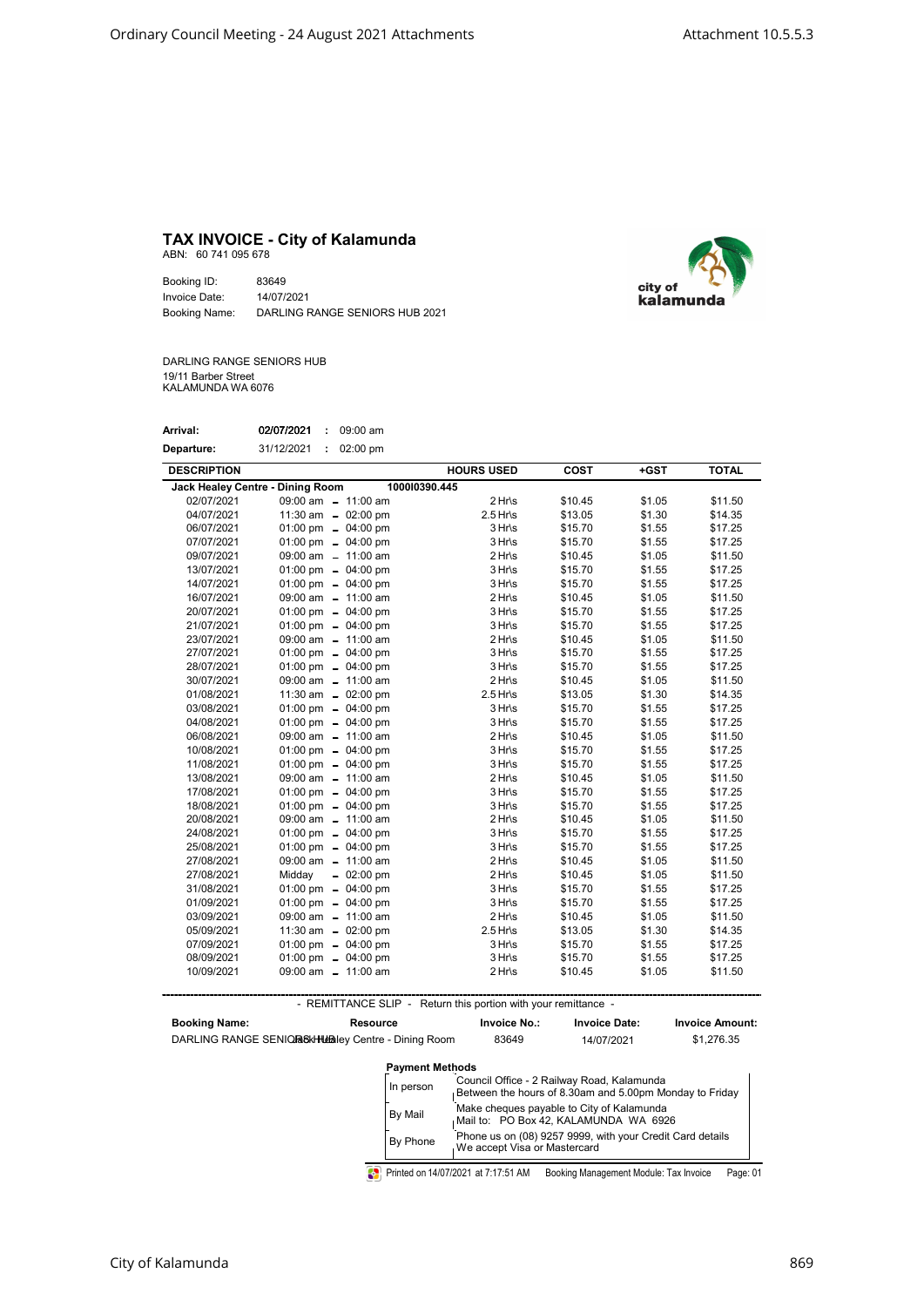| Jack Healey Centre - Dining Room | 100010390.445                                                  |                     |                      |          |                        |
|----------------------------------|----------------------------------------------------------------|---------------------|----------------------|----------|------------------------|
| 14/09/2021                       | 01:00 pm $-$ 04:00 pm                                          | 3 Hr\s              | \$15.70              | \$1.55   | \$17.25                |
| 15/09/2021                       | 01:00 pm $- 04:00$ pm                                          | 3 Hr\s              | \$15.70              | \$1.55   | \$17.25                |
| 17/09/2021                       | 09:00 am - 11:00 am                                            | 2 Hr\s              | \$10.45              | \$1.05   | \$11.50                |
| 21/09/2021                       | 01:00 pm $-$ 04:00 pm                                          | 3 Hr\s              | \$15.70              | \$1.55   | \$17.25                |
| 22/09/2021                       | 01:00 pm $-$ 04:00 pm                                          | 3 Hr\s              | \$15.70              | \$1.55   | \$17.25                |
| 24/09/2021                       | 09:00 am - 11:00 am                                            | 2 Hr\s              | \$10.45              | \$1.05   | \$11.50                |
| 28/09/2021                       | 01:00 pm $-$ 04:00 pm                                          | 3 Hr\s              | \$15.70              | \$1.55   | \$17.25                |
| 29/09/2021                       | 01:00 pm $-$ 04:00 pm                                          | 3 Hr\s              | \$15.70              | \$1.55   | \$17.25                |
| 01/10/2021                       | 09:00 am - 11:00 am                                            | 2 Hr\s              | \$10.45              | \$1.05   | \$11.50                |
| 03/10/2021                       | 11:30 am $-$ 02:00 pm                                          | $2.5$ Hr\s          | \$13.05              | \$1.30   | \$14.35                |
| 05/10/2021                       | 01:00 pm $-$ 04:00 pm                                          | 3 Hr\s              | \$15.70              | \$1.55   | \$17.25                |
| 06/10/2021                       | 01:00 pm $-$ 04:00 pm                                          | 3 Hr\s              | \$15.70              | \$1.55   | \$17.25                |
| 08/10/2021                       | 09:00 am - 11:00 am                                            | 2 Hr\s              | \$10.45              | \$1.05   | \$11.50                |
| 12/10/2021                       | 01:00 pm $-$ 04:00 pm                                          | 3 Hr\s              | \$15.70              | \$1.55   | \$17.25                |
| 13/10/2021                       | 01:00 pm $-$ 04:00 pm                                          | 3 Hr\s              | \$15.70              | \$1.55   | \$17.25                |
| 15/10/2021                       | 09:00 am - 11:00 am                                            | $2 Hr\$             | \$10.45              | \$1.05   | \$11.50                |
| 19/10/2021                       | 01:00 pm $- 04:00$ pm                                          | 3 Hr\s              | \$15.70              | \$1.55   | \$17.25                |
| 20/10/2021                       | 01:00 pm $-$ 04:00 pm                                          | 3 Hr\s              | \$15.70              | \$1.55   | \$17.25                |
| 22/10/2021                       | 09:00 am - 11:00 am                                            | $2 Hr\$             | \$10.45              | \$1.05   | \$11.50                |
| 26/10/2021                       | 01:00 pm $-$ 04:00 pm                                          | $3 Hr\$             | \$15.70              | \$1.55   | \$17.25                |
| 27/10/2021                       | 01:00 pm $-$ 04:00 pm                                          | $3 Hr\$             | \$15.70              | \$1.55   | \$17.25                |
| 29/10/2021                       | 09:00 am - 11:00 am                                            | 2 Hr\s              | \$10.45              | \$1.05   | \$11.50                |
| 29/10/2021                       | Middav<br>$-02:00 \text{ pm}$                                  | $2 Hr\$             | \$10.45              | \$1.05   | \$11.50                |
| 02/11/2021                       | 01:00 pm $-$ 04:00 pm                                          | 3 Hr\s              | \$15.70              | \$1.55   | \$17.25                |
| 03/11/2021                       | 01:00 pm $-$ 04:00 pm                                          | 3 Hr\s              | \$15.70              | \$1.55   | \$17.25                |
| 05/11/2021                       | 09:00 am - 11:00 am                                            | 2 Hr\s              | \$10.45              | \$1.05   | \$11.50                |
| 07/11/2021                       | 11:30 am $-$ 02:00 pm                                          | $2.5$ Hr\s          | \$13.05              | \$1.30   | \$14.35                |
| 09/11/2021                       | 01:00 pm $-$ 04:00 pm                                          | $3 Hr\$             | \$15.70              | \$1.55   | \$17.25                |
| 10/11/2021                       | 01:00 pm $-$ 04:00 pm                                          | $3 Hr\$             | \$15.70              | \$1.55   | \$17.25                |
| 12/11/2021                       | 09:00 am - 11:00 am                                            | $2 Hr\$             | \$10.45              | \$1.05   | \$11.50                |
| 16/11/2021                       | 01:00 pm $-$ 04:00 pm                                          | 3 Hr\s              | \$15.70              | \$1.55   | \$17.25                |
| 17/11/2021                       | 01:00 pm $-$ 04:00 pm                                          | 3 Hr\s              | \$15.70              | \$1.55   | \$17.25                |
| 19/11/2021                       | 09:00 am - 11:00 am                                            | $2 Hr\$             | \$10.45              | \$1.05   | \$11.50                |
| 23/11/2021                       | 01:00 pm $-$ 04:00 pm                                          | $3 Hr\$             | \$15.70              | \$1.55   | \$17.25                |
| 24/11/2021                       | 01:00 pm $-$ 04:00 pm                                          | 3 Hr\s              | \$15.70              | \$1.55   | \$17.25                |
| 26/11/2021                       | 09:00 am - 11:00 am                                            | 2 Hr\s              | \$10.45              | \$1.05   | \$11.50                |
| 30/11/2021                       | 01:00 pm $-$ 04:00 pm                                          | 3 Hr\s              | \$15.70              | \$1.55   | \$17.25                |
| 01/12/2021                       | 01:00 pm $-$ 04:00 pm                                          | $3 Hr\$             | \$15.70              | \$1.55   | \$17.25                |
| 03/12/2021                       | 09:00 am - 11:00 am                                            | 2 Hr\s              | \$10.45              | \$1.05   | \$11.50                |
| 05/12/2021                       | 11:30 am $-$ 02:00 pm                                          | $2.5$ Hr\s          | \$13.05              | \$1.30   | \$14.35                |
| 07/12/2021                       | 01:00 pm $-$ 04:00 pm                                          | 3 Hr\s              | \$15.70              | \$1.55   | \$17.25                |
| 08/12/2021                       | 01:00 pm $-$ 04:00 pm                                          | 3 Hr\s              | \$15.70              | \$1.55   | \$17.25                |
| 10/12/2021                       | 09:00 am - 11:00 am                                            | 2 Hr\s              | \$10.45              | \$1.05   | \$11.50                |
| 14/12/2021                       | 01:00 pm $-$ 04:00 pm                                          | 3 Hr\s              | \$15.70              | \$1.55   | \$17.25                |
| 15/12/2021                       | 01:00 pm $-$ 04:00 pm                                          | 3 Hr\s              | \$15.70              | \$1.55   | \$17.25                |
| 17/12/2021                       | 09:00 am - 11:00 am                                            | 2 Hr\s              | \$10.45              | \$1.05   | \$11.50                |
| 21/12/2021                       | 01:00 pm $-$ 04:00 pm                                          | 3 Hr\s              | \$15.70              | \$1.55   | \$17.25                |
| 24/12/2021                       | 09:00 am - 11:00 am                                            | 2 Hr\s              | \$10.45              | \$1.05   | \$11.50                |
| 31/12/2021                       | 09:00 am - 11:00 am                                            | $2 Hr\$             | \$10.45              | \$1.05   | \$11.50                |
| 31/12/2021                       | $-02:00 \text{ pm}$<br>Midday                                  | 2 Hr\s              | \$10.45              | \$1.05   | \$11.50                |
|                                  | <b>SUB-TOTALS</b>                                              | $222Hr\$            | \$1,161.10           | \$115.25 | \$1,276.35             |
|                                  | Prices valid for 2020/2021 financial year                      | <b>TOTAL COST</b>   | \$1,161.10           | \$115.25 | \$1,276.35             |
|                                  | - REMITTANCE SLIP - Return this portion with your remittance - |                     |                      |          |                        |
| <b>Booking Name:</b>             | Resource                                                       | <b>Invoice No.:</b> | <b>Invoice Date:</b> |          | <b>Invoice Amount:</b> |
|                                  | DARLING RANGE SENIQRESKHILLERIEY Centre - Dining Room          | 83649               | 14/07/2021           |          | \$1,276.35             |

83649 14/07/2021 In person Council Office - 2 Railway Road, Kalamunda<br>Between the hours of 8.30am and 5.00pm Monday to Friday Payment Methods

| , ,,, poroon, | Between the hours of 8.30am and 5.00pm Monday to Friday                                    |
|---------------|--------------------------------------------------------------------------------------------|
| By Mail       | Make cheques payable to City of Kalamunda<br>Mail to: PO Box 42, KALAMUNDA WA 6926         |
| By Phone      | Phone us on (08) 9257 9999, with your Credit Card details<br>⊦We accept Visa or Mastercard |

Printed on 14/07/2021 at 7:17:57 AM Booking Management Module: Tax Invoice Page: 02